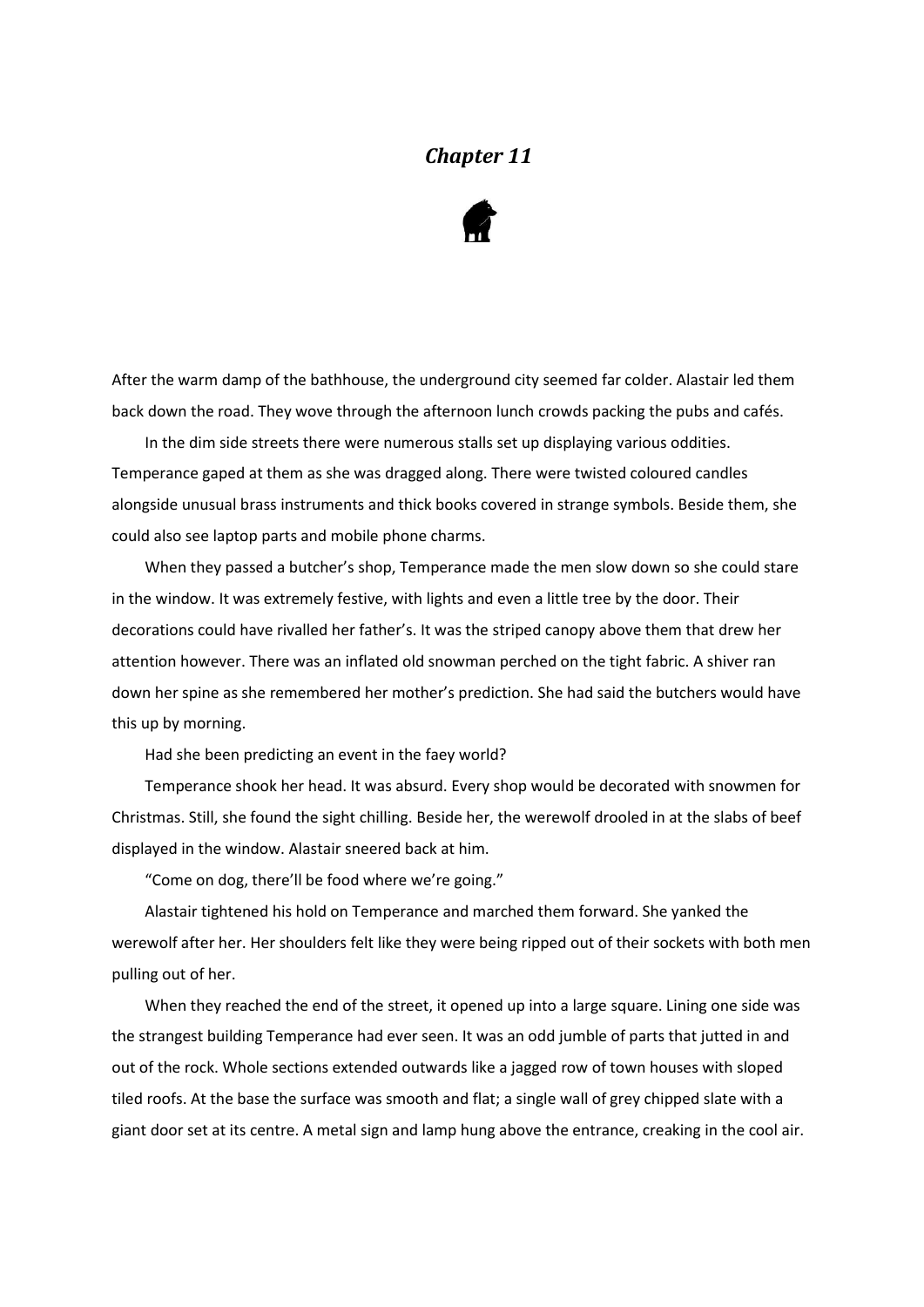The most striking part of the building was a staircase that snaked in and out of the stone, like a twisted spine.

"Welcome to the Devil's Staircase," Alastair said. They crossed the square, skirting around a large fountain and stopping for a moment to let two people on bicycles pass.

"It's a hostel," the wizard explained, knocking on the door.

Temperance could hear metal bolts being slid back. It sounded like they were unlocking a large gateway rather than a simple door.

She reached out to touch the wall, it felt warm. An outline of a red devil climbing three black steps had been carved into the rock.

"It's neutral ground for all faey, a safe house," Alastair continued.

"Stay close to me. There'll probably be werewolves inside."

Temperance grabbed his arm in panic. "How is this safe? I thought we were trying to get away from them!"

"We have a meeting with the owner. For now, we're under his protection. It took a lot of negotiating to arrange."

The door swung inward.

Alastair ducked into the dark passage. He turned back to Temperance and helped her step down into the hall. "Everyone here is bound by magic to do no harm."

There was an ominous iron door to her right. A large sheet of reinforced glass had been fixed into the centre behind a set of thick steel bars. She wondered why it was needed if it was a safe house.

Inside, she could see a normal office. There was a little desk with a tray filled with beige folders. The fax machine at the back was beeping and paper was feeding into the top of it. A small man appeared behind the glass, he wore a suit jacket with the devil and staircase embroidered on the breast pocket.

"Money," he said, pointing at the metal tray below the window.

There was a shiny credit card reader fixed to the plate. The green digital display cast a vivid glow in the dim hall. Alastair drew out a worn leather wallet and slipped his credit card into the machine. He peered down to read the little screen, tapped in his pin code and waited. There was a confirmatory beep.

"They'll find us," Temperance hissed at him. Alastair glanced at her, his eyes were glittering. "Ah you're thinking, I like that," he smiled.

Temperance blushed. Then she realised it was essentially a compliment on being a devious criminal.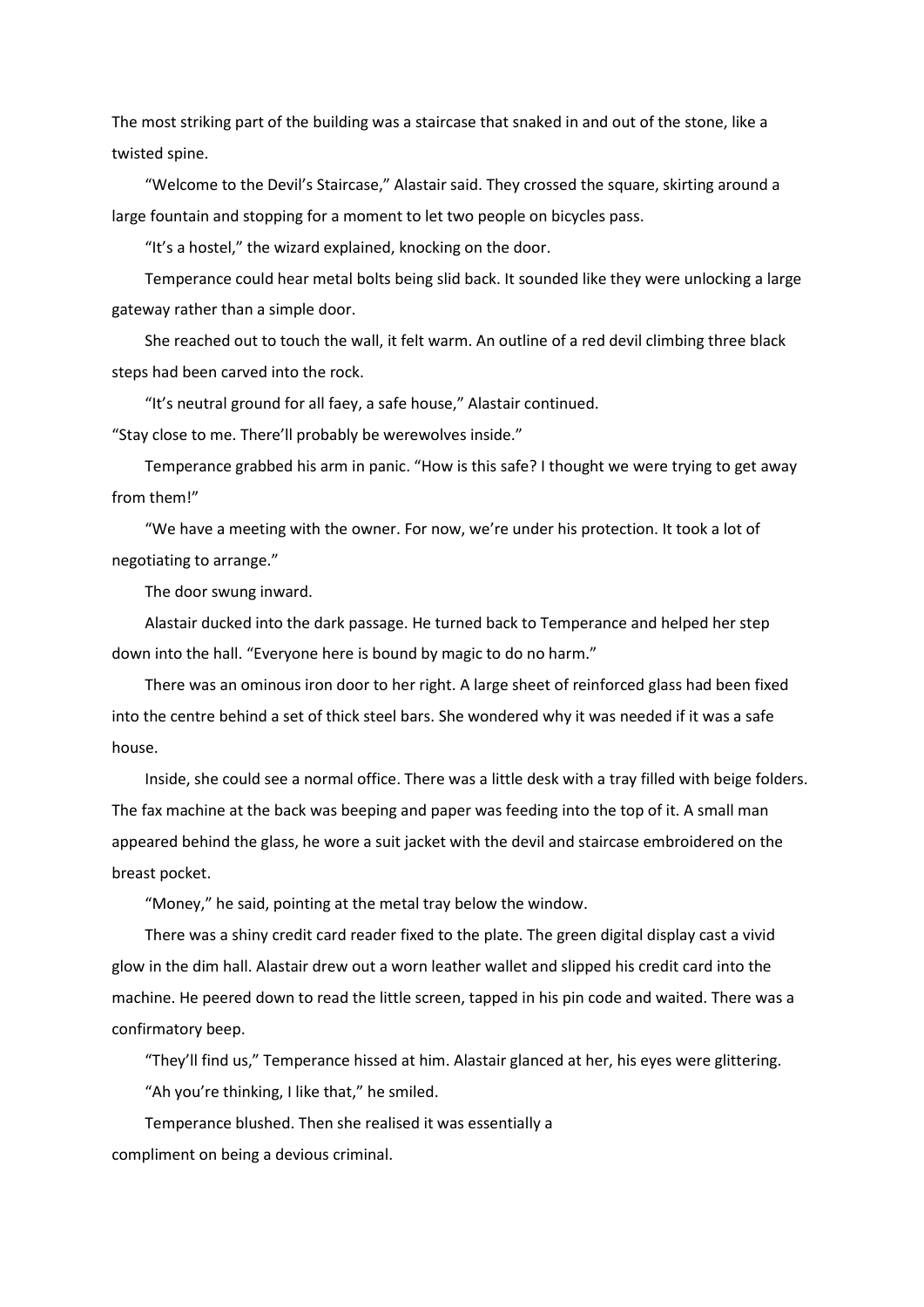"There's an amnesty here. Even if you pay with a card, it can't be traced. It makes their business flow a little smoother. I should bring you on the run with me more often; you'd keep me on my toes."

His expression changed in an instant, he looked mortified by what he'd said. He glanced at her. Temperance's face reddened even more. The werewolf made a low guttural growl behind them.

"Come on," Alastair mumbled, reaching out to draw her forward.

The werewolf stuck close behind, sandwiching Temperance between him and Alastair. When they turned the corner, away from the main door, the corridor brightened up. A long stretch of lamps had been fixed to the ceiling.

They travelled along in single file, with Alastair's large form blocking most of the way. The place was bustling with people popping in and out of various large rooms. They all had rucksacks. Anyone they met had to squeeze up against the wall until they passed.

Temperance noticed one young man; he looked like a typical student from Carwick. She shimmied by him and he pulled in tighter to the wall. When the werewolf crossed him, the man's eyes widened and he whimpered. He gripped his bag tighter and raced away. The werewolf watched him go, his golden eyes shining with interest. He sniffed the air and started forward again. He walked into Temperance, not noticing she had paused to watch him.

"He's a werewolf, isn't he?" she said.

He inclined his head and pushed her forward.

Alastair shouted down at them, "Hurry up!"

They climbed the stairs to the next floor and Temperance got a

sense of how big the building really was. There were numerous levels and each had a warren of rooms leading off the main hallways.

She peered into one room. It was a large lounge decorated like a Victorian billiards room. A group of women were playing pool; one of them was bending over the green table top with a cue stick.

"This place always has terrible reception!"

There was a series of loud banging noises.

Temperance glanced in further. The werewolf hovered beside her. In the corner, a man with a ponytail was slamming his palm down on top of a television with white static. On the shelf beneath it, there was a games console and several stacks of CDs.

"Does anyone know how to fix this?"

He raised his eyebrows at Temperance. She shrugged and withdrew from the room. It was all painfully normal, dull even. Alastair leaned against the handrail and put one boot on the next step.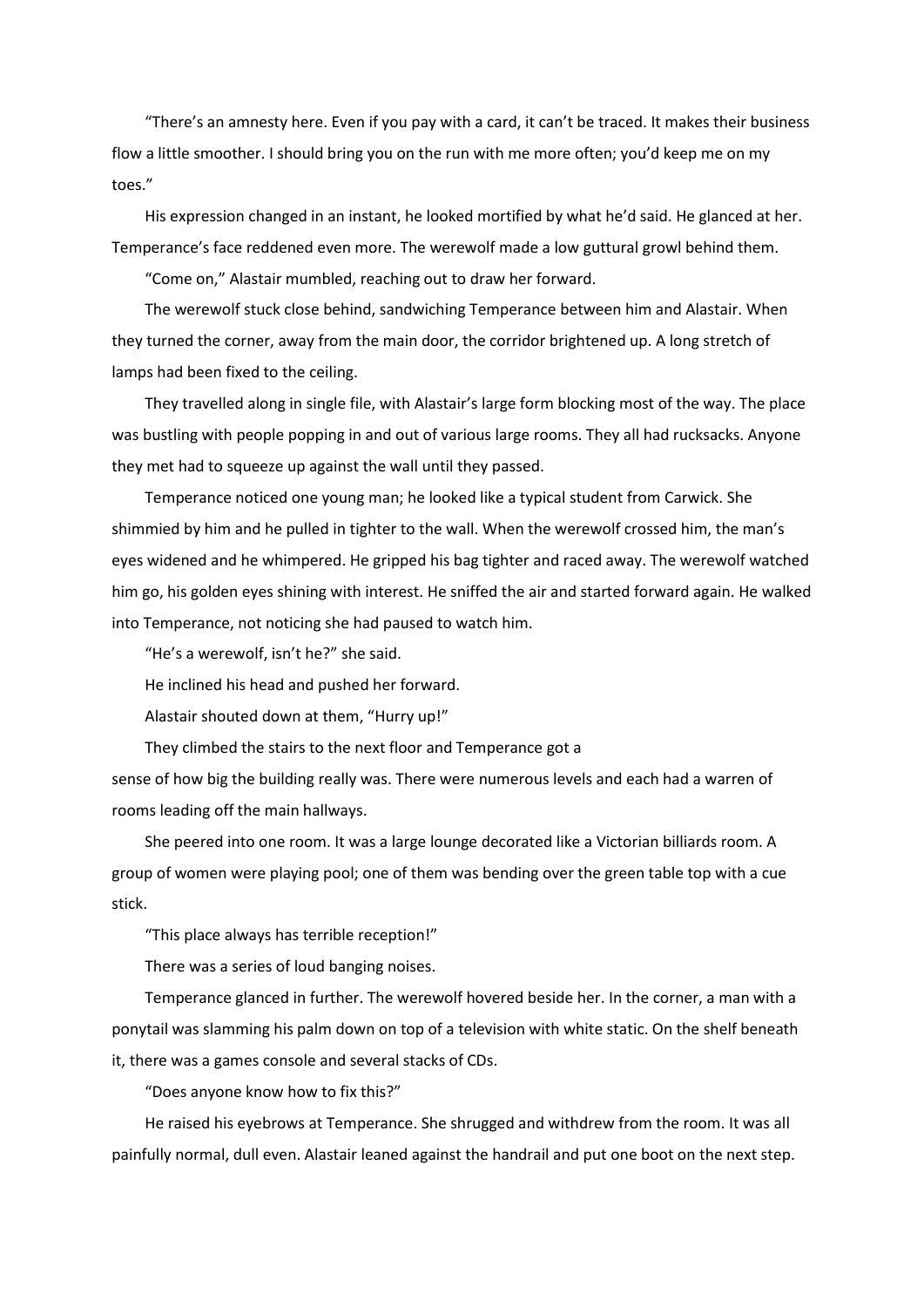"Are you finished?" he glared.

"Where are we even going?"

"To the top," he pointed.

She sighed, craning her neck to look up at the spiralling banister.

With an exasperated breath, Temperance followed after Alastair. The stairs ended at a single wide brown door. She clutched at her bag. The wizard knocked and a faint voice answered. He threw the door open and a gust of cold air hit them. It was refreshing against her flushed cheeks.

There was a large desk in front of a glassless window overlooking everything below. The rolling view made Temperance wonder how big the hidden city really was. She could just about see the roads stretching

off into vast caverns in the distance.

In the centre of the room, a short man was watching them. He was leaning back against the edge of his desk, looking smug. He crossed his arms and his elbow knocked over part of an unfinished chess game beside him. As he turned to fix it, Temperance studied him. While he was dressed in an expensive charcoal grey suit, it was wrinkled and too big for him. It was almost like he was playing dress-up in his father's clothes.

He turned around and smiled. Temperance couldn't return it. Even though he looked like a boy, there was something in his eyes that aged him. He pressed his right heel to the ground, letting his left foot swing back and forth. He was even too short to fully prop himself up on the desk.

Alastair opened his mouth; but the man fluttered his hand at him.

"I'll talk to *you* in a minute."

Temperance noticed that his English was almost perfect, except for a slight inflection. He wasn't from Carwick.

"Welcome, Temperance Levinthal. I am Konrad Rosier." He pressed his hand to his chest in greeting.

"How do you know my name, Mr Rosier?" Temperance glanced over at Alastair, "Couldn't you have given a fake one?" She wanted to shake him.

The wizard frowned at her. "I didn't mention you."

"He didn't have to. Word's already out that you're with him. But, I've known of your family for a long time," Konrad said.

Temperance frowned; she opened her mouth, unsure of how to ask why he'd known about them. She felt Alastair's eyes on her. It

seemed like he was thinking the same thing. Konrad's eyebrows rose; he leaned forward.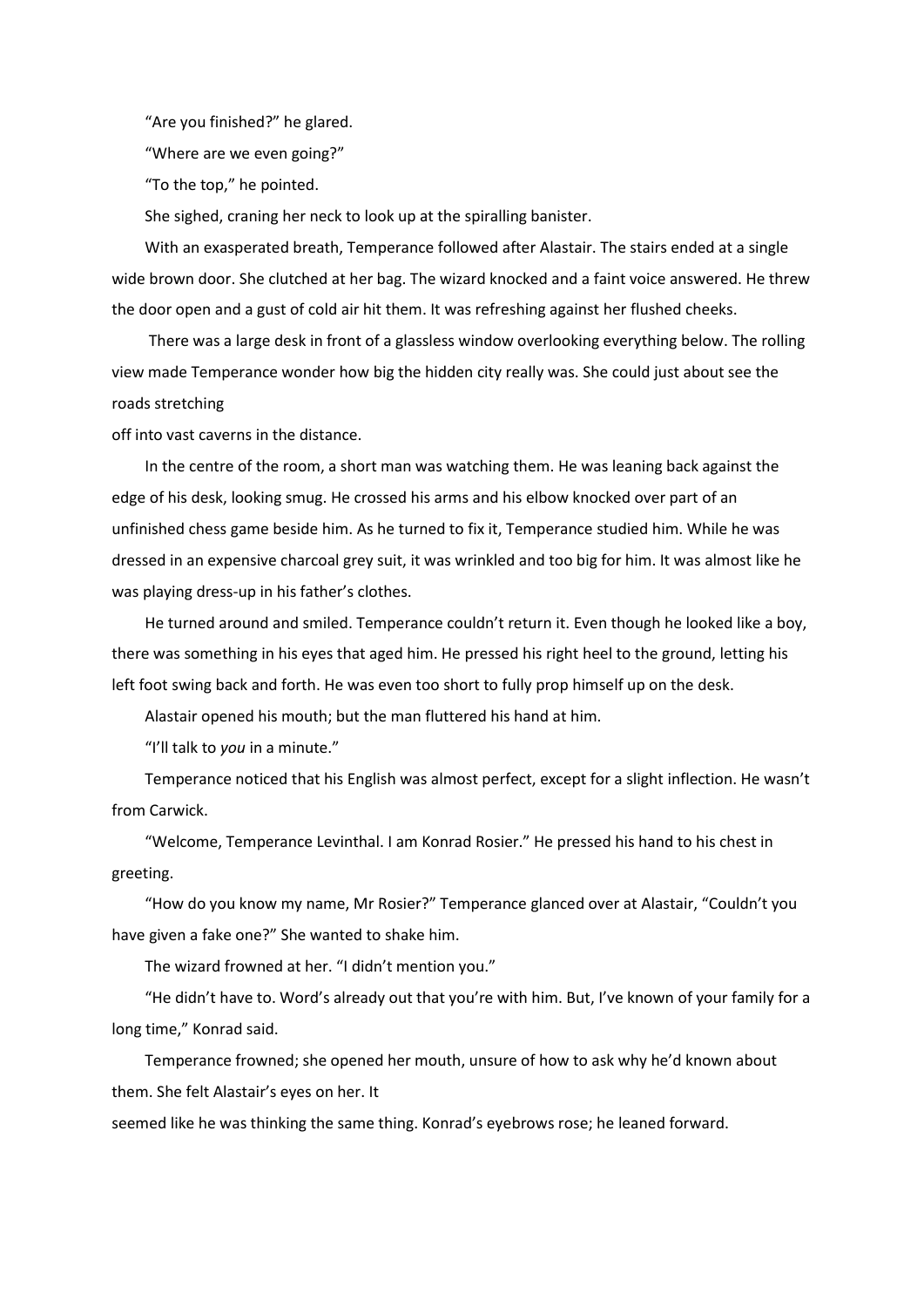"You've never heard rumours about the Levinthal experiment, have you?" His eyes flickered to the wizard. Temperance looked up to see Alastair shake his head, he looked as confused as she felt. The word 'experiment' resounded in her ears.

"What?"

Konrad heaved a disappointed sigh. "Well, the subjects were never told but I thought maybe an ancestor somewhere along the line might have known."

Temperance pursed her lips.

"Though, your brother has known for some years. He's representing faey interests in the East now." Konrad tilted back on the desk with a mysterious sigh, almost begging her to ask more.

She glared.

"It's no joke, I assure you!" he laughed.

A chill ran down her spine; Alastair shifted beside her, restless.

"I'm sure you're wondering how I know. Well, I obtained a few documents from the beginning of the experiment. They're very old; older than me even."

He paused, as if waiting for them to say something. When no one did, his lips thinned in a pout. "That's very impressive you know. Most have been lost."

"I don't understand what you're talking about," Temperance snapped.

"Your family is the product of the longest running breeding experiment in the history of our world," Konrad stated with a wide

smile, nodding as if she should have been excited about it. "They wanted to create the ultimate faey by crossing us all together. While you've been boring to say the least, your father showed some promise. Though he's quite unstable; it's why they medicated him."

"He doesn't have any powers," Temperance spat.

"Of course he does." Konrad pointed at his eyes. "He sees a little further than we do. The pills dull his power, but they don't stop him from seeing everything. There's no telling what he'd be able to see if he wasn't on those drugs. Bit like his mother."

She fisted her hands and stared at the ground. This was nonsense.

She tried to shut him out but his almost hypnotic voice continued, "And your mother, from a family of seers. Faey come from far and wide to hear her predictions."

"No they don't," Temperance whispered in disbelief.

She blocked out Konrad. He gave her a condescending smile. She suddenly couldn't forget all the people looking for Adora down through the years. How many of them were faey?

"And you," Konrad lifted his chin.

Temperance froze.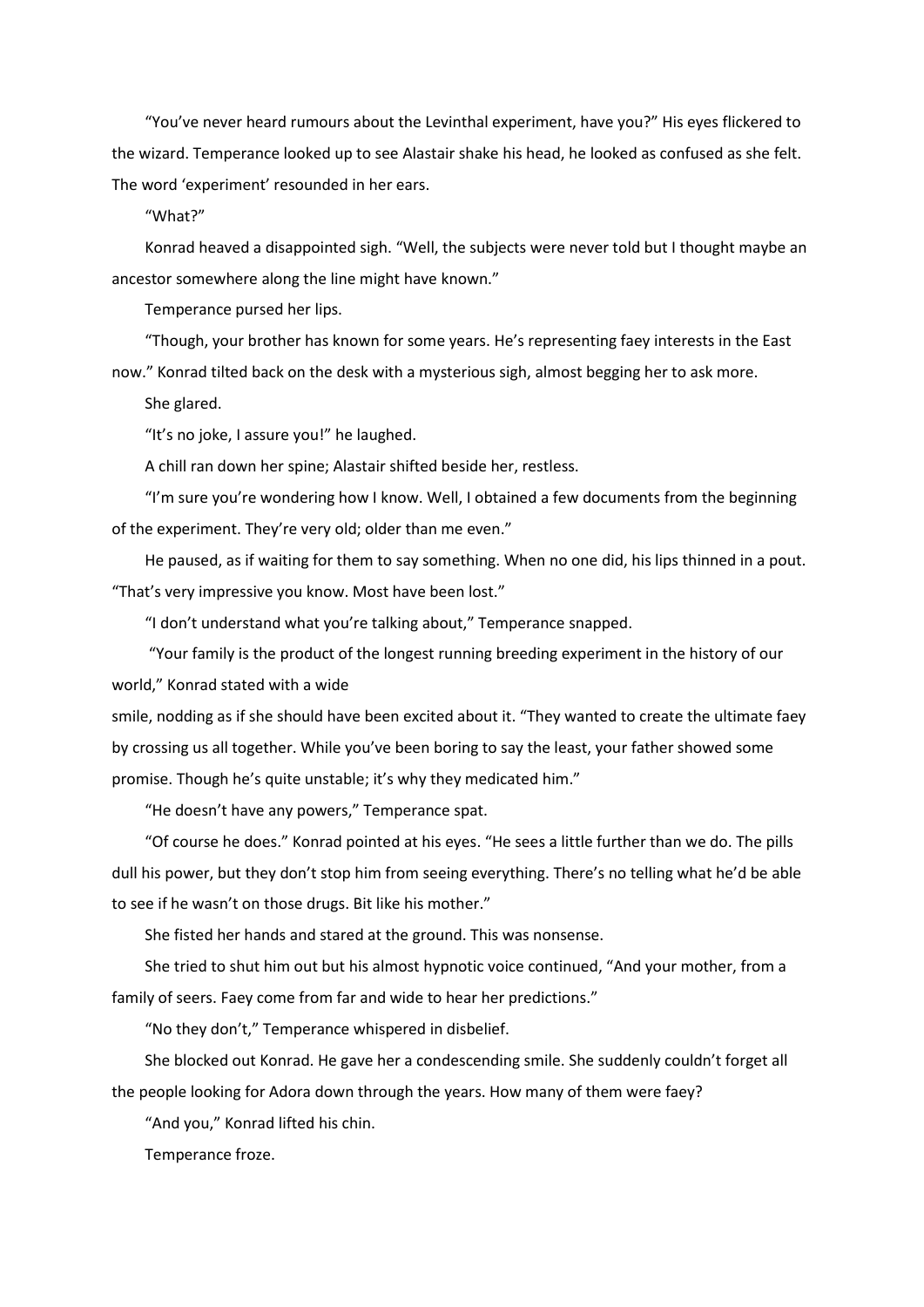His eyes bore into hers. "You're afraid." He flashed a wide grin. Temperance stared at his sharp pointed incisors. "Vampires are very observant."

She shuffled back away from him. A calming hand rested on her shoulder.

"You should be happy!" Konrad pressed, leaning firmer on his desk. His fingers scraped against the wood. "You can count some of the most powerful faey among your very distant relatives. Some call

you an abomination, others, a potential weapon."

He tilted his body to Alastair. "No wonder they're all after you. You've slaughtered a poor lupa *and* stolen a precious asset."

Alastair jerked upright and clenched his fists. He opened his mouth but the vampire stopped him.

"Though, we both know you didn't kill her," Konrad rubbed his chin, his eyes gleaming. "Cyprian did."

There was silence for a moment. The vampire smirked, watching him.

"What?"

"He made it look like you did it. Your uncle framed you."

"He wouldn't!" Alastair glowered at him.

"It's what I heard," Konrad laughed.

He leaned sideways to stare at the werewolf behind them. Temperance tried to block his view. The hand on her shoulder gave a reassuring squeeze.

"You've another interesting specimen tagging along, Alastair, did you know?" Konrad frowned, then pointed at the werewolf. "They want you back in the clock."

"What clock?" Temperance asked. She glanced between them. A shudder rippled through the werewolf.

Konrad ignored her. "And I don't know if I don't agree with them. Killing Cyprian wasn't very nice." He clucked his tongue at the werewolf. "I worked hard cultivating that association. He was tolerable, for a wizard. That message was a bit melodramatic though, don't you think? Tick-tock?"

"You!" Alastair twisted.

Temperance was all that stood between him and the werewolf. She held firm, not sure what to do. It felt like if she moved, they'd leap at each other.

"I... didn't..." the werewolf whispered in a harsh voice.

She jumped in shock. Alastair caught her arm and tried to jerk her out of the way, but the werewolf's grip on her shoulder tightened. His expression was grim. His voice when he spoke again was clearer. "I wouldn't have been so merciful. He was dead when I arrived."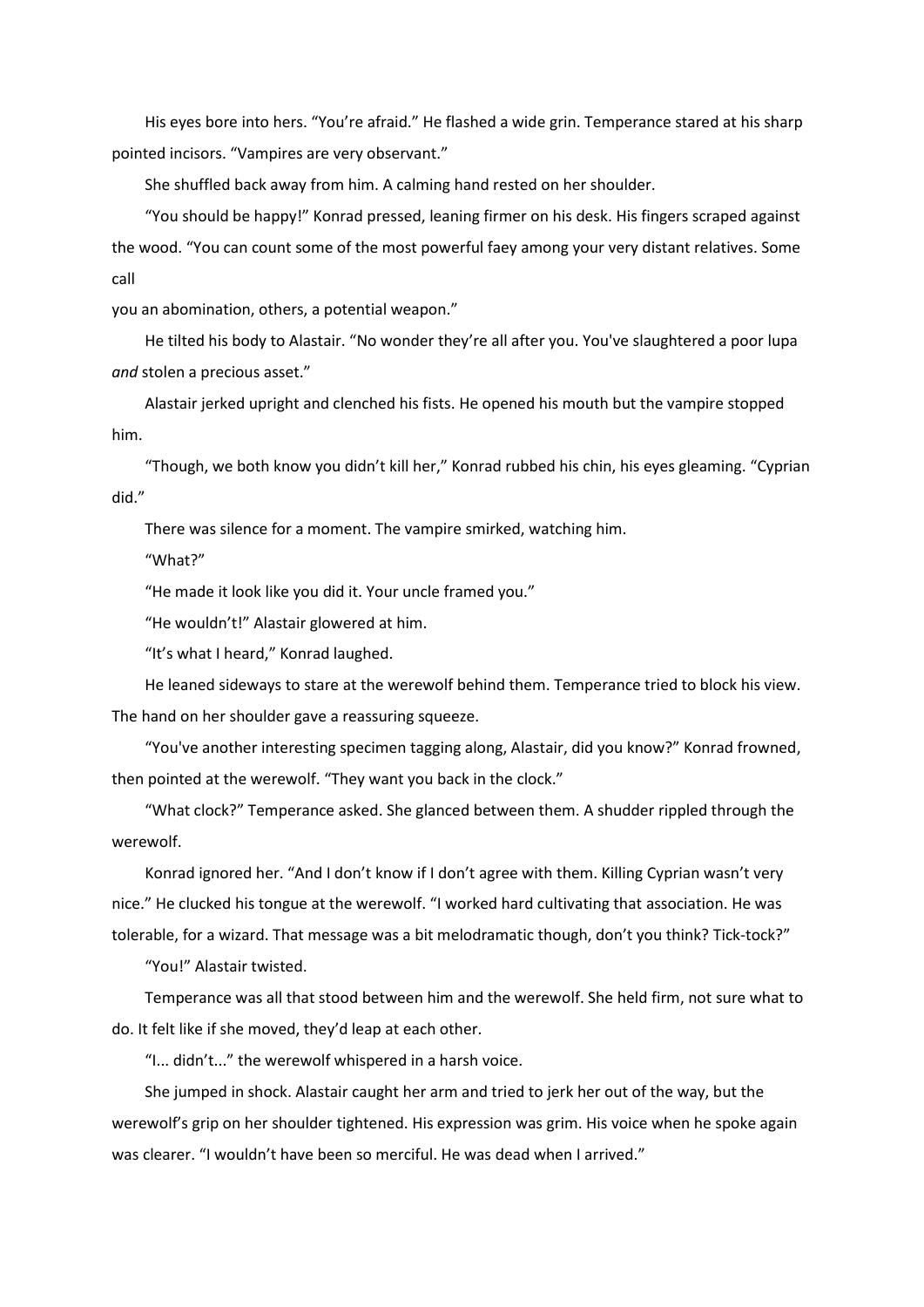Temperance stared at him. It was the first time he'd said anything. And his words made her skin crawl.

"If not you, then who did it?" Konrad wondered. "Perhaps another wolf? Revenge for the death of the lupa?" He folded his arms. "But then, why the message?"

"No, there was no smell... of any werewolf on the body," he said. He stopped and tried to clear his throat. He winced.

Temperance wondered how long it had been since he'd talked.

"What did it smell of?" she asked.

"Nothing."

"Interesting." Konrad toyed with his cufflink; his eyes lingering on the werewolf. "Who knows then?"

"I need to clear my name," Alastair insisted.

"What do you want me to do?" Konrad responded in a disinterested tone.

"Call an Assembly meeting. I want to plead my case. There are three different faey groups after us now!"

"Three?" The vampire's interest perked up again. He put up his fingers and listed off their attackers. "Wizards, werewolves and..."

"Lady Knox's advocate, Lilith Adams," Alastair muttered. "And I don't even know why."

"My, we have been busy." The vampire stretched back and dropped his hand. "*Perhaps* I'll see what I can do." He smiled at Temperance then. "Your eyes are just burning with questions – please ask away."

The other two men turned to look at her.

"What is this clock about?"

"Why not ask what you really want to know? Are you so afraid of the truth?" He didn't wait for a response. "The clock. Well, that story comes from the final battle of the werewolves against the wizards during their great war. It was fought in the werewolf's city; a ghost town now, out there somewhere." Konrad gestured dramatically at the open window.

"The wolves were defeated. But because their leader was an Assembly member, it was forbidden to kill him. So, he was locked away in a clock prison created by Sebastian Bloodworth with Cyprian's help."

"And who was he, this leader?" Temperance asked. The hand on her shoulder tightened.

"The legendary Halvard Wolfram," Konrad nodded at the werewolf, who refused to look at them. His hand slipped away from Temperance. He stared out the window, towards the dark lake in